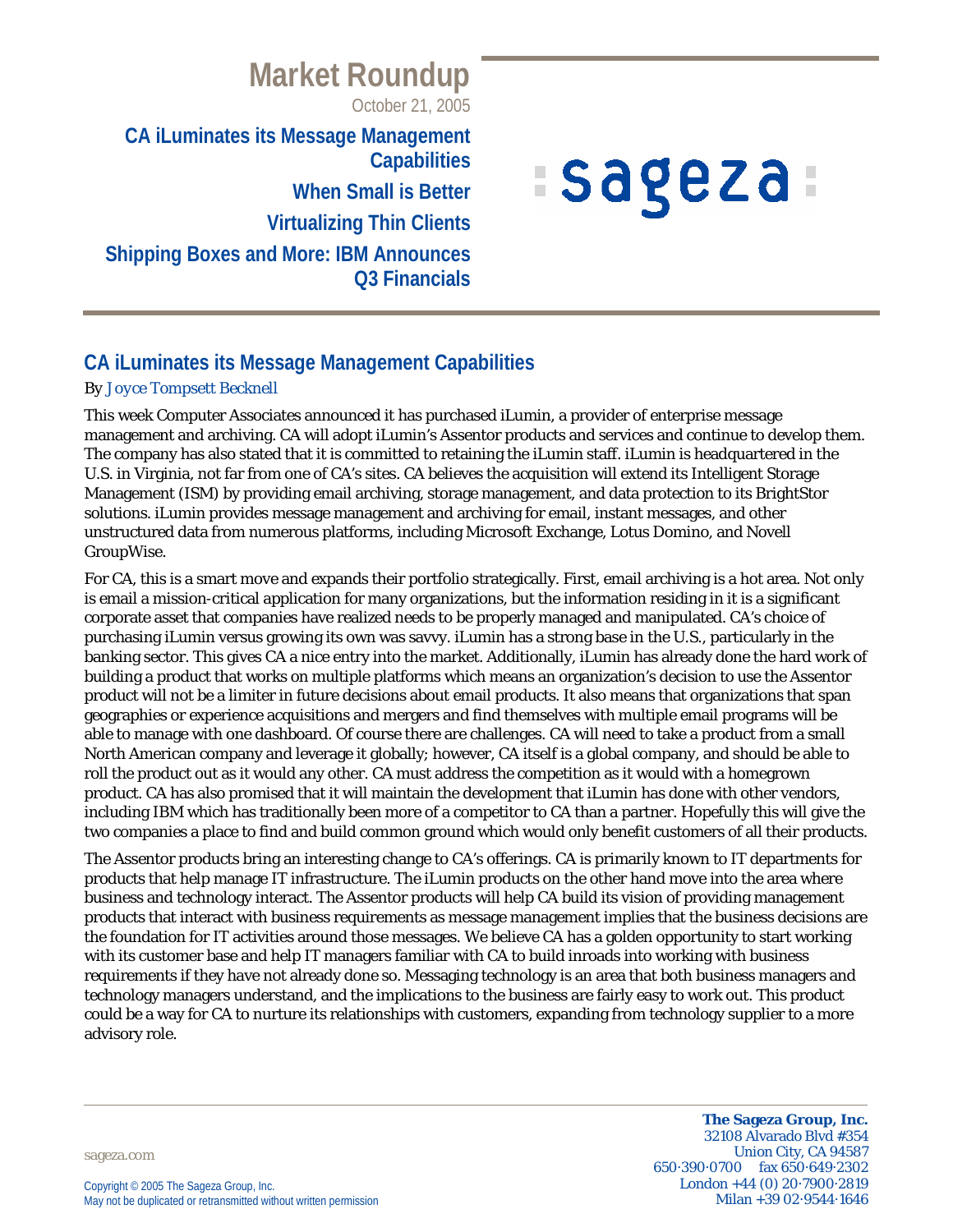## **When Small is Better**

#### *By Jim Balderston*

Lenovo has announced a new line of desktop PCs designed specifically for the SMB market. The new offerings dubbed the ThinkCentre E Series — are priced starting at \$379 with a standard one-year warranty. The computers are available with Pentium 4 and Celeron DR processors and six USB ports. The computers are also designed to be opened without special tools and come with automatic crash recovery software that allows the user to bring the computer back after a failure to its prior state without the need for intervention from IT staff.

The trend lines are getting clearer every day. PCs are not just commodities; they are commodities that are dropping in price faster than most folks would have ever guessed. It is interesting to note that there is a substantial market for used PCs bearing Pentium 4 or lesser chips. These computers are making their way not only into third world markets but to the desks of companies in the first world that realize their users do not need the latest and greatest offerings from Dell or HP or Lenovo to get their respective tasks done on a daily basis.

For its part, IBM showed solid strategic vision in getting out of the PC business, one that is under mounting market pressure from all sides. Users increasingly perform many functions once the domain of the PC on much lighter but increasingly powerful tools such as smart phones and PDAs. Instant messaging is turning email into snail mail for the most part, and the value proposition of the PC is reduced to Web browsing and word processing (yes, people do spreadsheets and PowerPoint presentations, but word processing is the dominant non-Internet use of PCs). In such an environment, low-cost PCs with Web-based services are increasingly all — if not more than most users need. While road warriors look for the latest features in laptops, most PC users are largely if not entirely deskbound, and mobility is not an issue to be considered. As such, these users need functionality and computing power that was the apex of the industry some time ago. With each passing month, that time fades further in the rear view mirror. Lenovo apparently understands this simple fact, and instead of racing forward with the biggest, baddest, most powerful machine the company can make, are instead looking clearly at market needs and realizing that in this particular case, less is indeed more.

### **Virtualizing Thin Clients**

#### *By Jim Balderston*

IBM has announced the new IBM Virtualized Hosted Client Infrastructure in which the company will offer desktop functionality from a blade server with a virtualized environment. The new offering comes with technology from VMware and Citrix, a long-time maker of thin client products. The new offering will allow users to have full Windows XP functionality at their desktops and up to fifteen users can be supported on a single blade. The IBM BladeCenter chassis holds up to fourteen blade servers. IBM said the offering should overcome many of the issues that have held up the adoption of thin clients, most notably the lack of autonomous functionality at the desktop because the desktop machines will have the same functionality as PCs. IBM is presently running pilot implementations with select customers, with full rollout expected in the first quarter of next year.

Thin clients, network PCs, and the like have all had their shots at the market and few have made much of an impact. Larry Ellison's disastrous Network PC initiative largely put the thin client idea to rest some time ago. Despite the obvious advantages of centrally hosted and managed desktop images, vendors could not overcome the resistance from users who demanded more functionality than a thin client could offer. HP has offered desktops running off of blades, but without virtualization, which forces each user to have a separate blade server, a solution that would seem to be offering more computing power than most desktops would require.

By adding virtualization to the mix, IBM seems on the right track by offering a fully functional desktop environment to each user, without having to do so on a one-blade-to-one-user ratio that is clearly computing power overkill. The ability to host a dozen or more desktops on a single blade makes the economics of the offering more compelling, and provides not only the ability to consolidate services but to improve server utilization as well. Given that these two capabilities are on the top of many customers' to-do lists for the near future, IBM may have an offering that fits very neatly with those customers' plans. Also of note is the fact that virtualization is becoming

sageza.com

**The Sageza Group, Inc.** 32108 Alvarado Blvd #354 Union City, CA 94587 650·390·0700 fax 650·649·2302 London +44 (0) 20·7900·2819 Milan +39 02·9544·1646